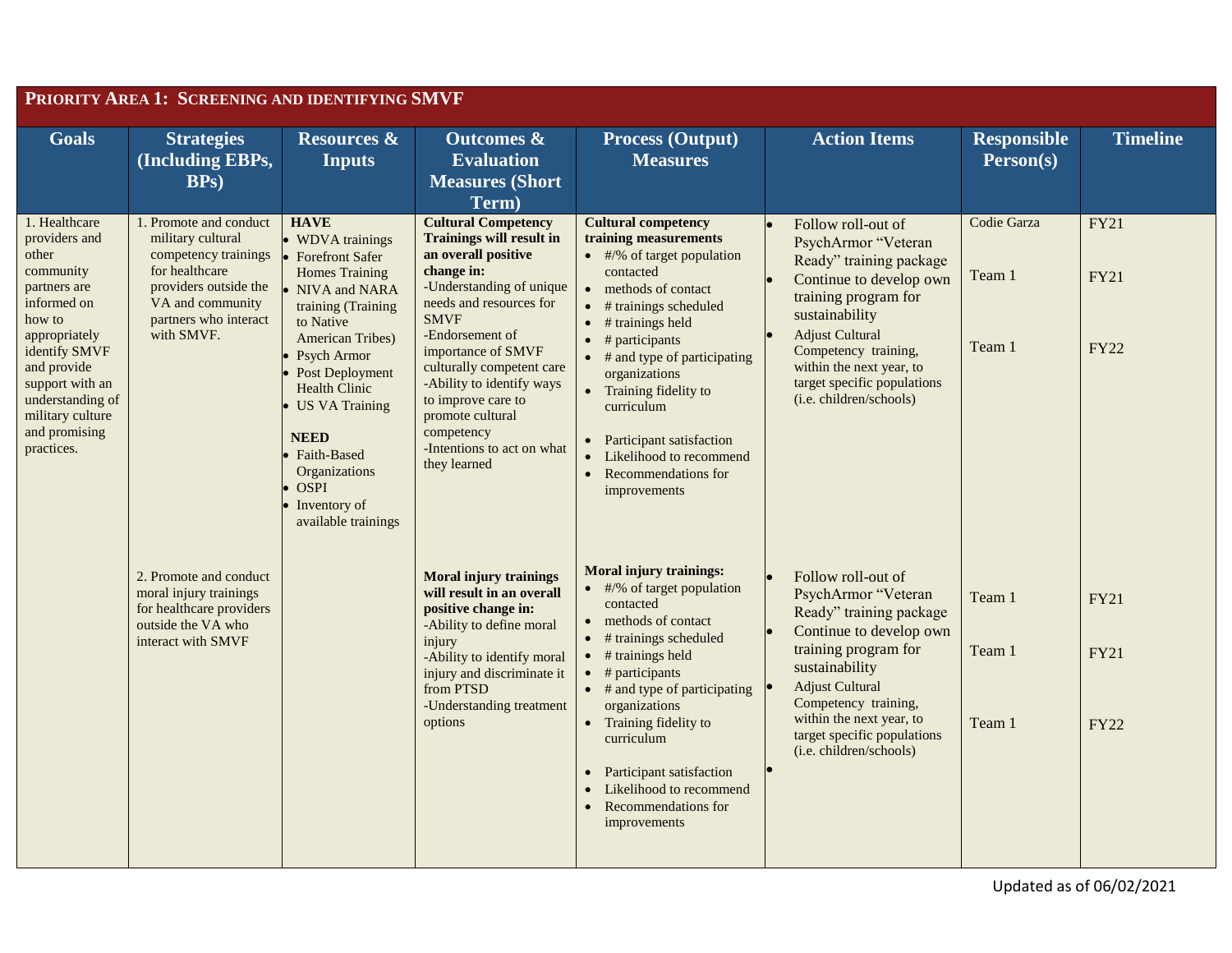| 2. Community<br>healthcare<br>providers are<br>informed on<br>how to<br>appropriately<br>screen for<br>suicide risk | 1. Promote and<br>encourage<br>implementation of<br>consistent suicide<br>screening and referral<br>process of SMVF by<br>community providers | <b>HAVE</b><br>·Zero Suicide<br>$\bullet$ NASW<br>$\bullet$ APA<br>$\bullet{\rm AMA}$<br>$\bullet\text{NARA}$<br>$\bullet\text{NIVA}$<br>$\bullet$ Forefront<br>•Federal and State<br>Agencies | <b>Consistent suicide</b><br>screening will result in<br>a positive change in self<br>report of:<br>- Knowledge of how and<br>when to use CSSR-S<br>- Report of using CSSR-<br>S<br>- Familiarity and comfort<br>with SMVF resources for<br>referrals<br>- Report making<br>appropriate referrals | <b>Screening and Referral</b><br>$\bullet$ #/% of target population<br>contacted<br>• methods of contact<br>Pre & Post<br>Assessment/Evaluation of<br><b>Suicide Prevention Measures</b>                                               | Develop pre & Post<br>assessment/evaluation tools<br>Provide pre-assessment to<br>King Co. providers<br>Get buy-in to assess<br>community care providers<br>Create a list of community<br>care providers<br>Provide pre-assessment to<br>Community Care providers | Peter Schmidt<br>Peter Schmidt<br>Larry Pruitt &<br>Peter Schmidt<br>Larry Pruitt &<br>Peter Schmidt<br>Larry Pruitt &<br>Peter Schmidt          | Summer 2021<br>Summer 2021<br>Summer 2021<br>Summer 2021<br>Summer 2021 |
|---------------------------------------------------------------------------------------------------------------------|-----------------------------------------------------------------------------------------------------------------------------------------------|------------------------------------------------------------------------------------------------------------------------------------------------------------------------------------------------|---------------------------------------------------------------------------------------------------------------------------------------------------------------------------------------------------------------------------------------------------------------------------------------------------|----------------------------------------------------------------------------------------------------------------------------------------------------------------------------------------------------------------------------------------|-------------------------------------------------------------------------------------------------------------------------------------------------------------------------------------------------------------------------------------------------------------------|--------------------------------------------------------------------------------------------------------------------------------------------------|-------------------------------------------------------------------------|
|                                                                                                                     | 2. Promote VA "Never<br>Worry Alone" program<br>(SRM) for community<br>providers to access                                                    | <b>HAVE</b><br>$\bullet$ MIRECC VA<br><b>SRM Program</b><br>•Community Care<br>Providers<br>· King Co. Providers                                                                               | <b>Promoting VA program</b><br>will result in a positive<br>change regarding<br>healthcare provider<br>self-report of:<br>- Knowledge of the<br>consultation program<br>- Report of using the<br>program<br>- Confidence and<br>comfortability screening<br>and referring at-risk<br>Veterans     | <b>VA Program</b><br><b>Promotion/Education</b><br>• #/% of target population<br>contacted<br>$\bullet$ # of willing participants<br>methods of contact<br>Pre & Post<br>Assessment/Evaluation of<br>program use and<br>comfortability | Get buy-in from SRM to<br>collect data for baseline and<br>follow up<br>Complete and submit data<br>request<br>Create pre/post<br>assessment/survey<br>Create information<br>presentation                                                                         | Codie Garza<br>Codie Garza<br>Peter Schmidt<br>Team 1, Peter<br>Schmidt,<br><b>Incoming Suicide</b><br><b>Prevention Peer</b><br>Lead Specialist | <b>COMPLETE</b><br><b>COMPLETE</b><br><b>COMPLETE</b><br>Summer 2021    |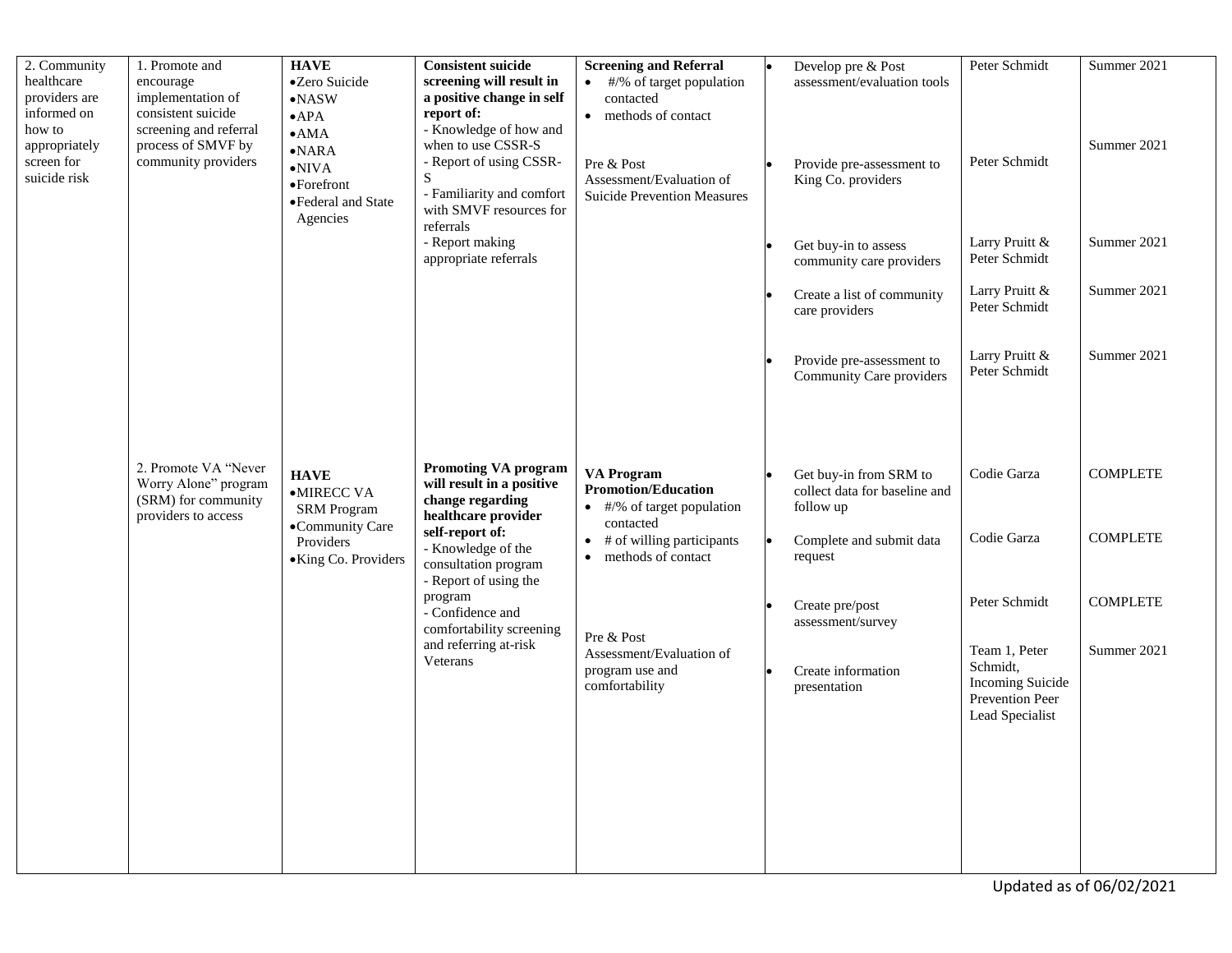|                                                                                                                                    | 3. Launch "Ask the<br>Question" Campaign                                                                                           | <b>HAVE</b><br>•Pierce Co.<br>Thurston Co. First<br>Responders<br>·Gov. Challenge<br><b>SME</b> | Launching "Ask the<br><b>Question Campaign"</b><br>will result in a positive<br>change regarding:<br>-Knowledge of SMVF<br>culture<br>-Estimated interaction<br>with SMVF population<br>-Knowledge of SMVF<br>crisis resources | "Ask the Question"<br>$\bullet$ #/% of target population<br>attending training<br>$\bullet$ # of appropriate referrals<br>made                                                                     | Get buy in/interest from<br>Pierce and Thurston Co.<br>first responders<br>Gather county specific data<br>for Veterans<br>Gather county specific data<br>for DoD | Melissa Rhault<br>Codie Garza<br>Jennika Cardenas | <b>COMPLETE</b><br><b>COMPLETE</b><br>June 2021 |
|------------------------------------------------------------------------------------------------------------------------------------|------------------------------------------------------------------------------------------------------------------------------------|-------------------------------------------------------------------------------------------------|--------------------------------------------------------------------------------------------------------------------------------------------------------------------------------------------------------------------------------|----------------------------------------------------------------------------------------------------------------------------------------------------------------------------------------------------|------------------------------------------------------------------------------------------------------------------------------------------------------------------|---------------------------------------------------|-------------------------------------------------|
|                                                                                                                                    |                                                                                                                                    |                                                                                                 | -Estimated appropriate<br>referrals made                                                                                                                                                                                       |                                                                                                                                                                                                    | Create presentation                                                                                                                                              | Team 1                                            | June 2021                                       |
|                                                                                                                                    |                                                                                                                                    |                                                                                                 |                                                                                                                                                                                                                                |                                                                                                                                                                                                    | Present to first responders<br>for buy in                                                                                                                        | Team 1                                            | June 2021                                       |
|                                                                                                                                    |                                                                                                                                    |                                                                                                 |                                                                                                                                                                                                                                |                                                                                                                                                                                                    | Conduct needs<br>assessment/baseline<br>measurement and MOU                                                                                                      | Team 1                                            | <b>July 2021</b>                                |
|                                                                                                                                    |                                                                                                                                    |                                                                                                 |                                                                                                                                                                                                                                |                                                                                                                                                                                                    | Collaborate with training<br>managers to develop<br>training materials                                                                                           | Team 1                                            | September 2021                                  |
|                                                                                                                                    |                                                                                                                                    |                                                                                                 |                                                                                                                                                                                                                                |                                                                                                                                                                                                    | Gather SMVF<br>resources/pathway                                                                                                                                 | Team 1                                            | November 2021                                   |
|                                                                                                                                    |                                                                                                                                    |                                                                                                 |                                                                                                                                                                                                                                |                                                                                                                                                                                                    | Launch Train the Trainer                                                                                                                                         | Team 1                                            | January 2022                                    |
|                                                                                                                                    |                                                                                                                                    |                                                                                                 |                                                                                                                                                                                                                                |                                                                                                                                                                                                    | Trainers provide training to<br>field personnel                                                                                                                  | Team 1                                            | March 2022                                      |
|                                                                                                                                    |                                                                                                                                    |                                                                                                 |                                                                                                                                                                                                                                |                                                                                                                                                                                                    | Pilot launch                                                                                                                                                     | Team 1                                            | April 2022                                      |
|                                                                                                                                    |                                                                                                                                    |                                                                                                 |                                                                                                                                                                                                                                |                                                                                                                                                                                                    | Follow up                                                                                                                                                        | Team 1                                            | October 2022                                    |
| 3. Create and<br>promote an<br>environment<br>that allows<br><b>SMVF</b> to feel<br>comfortable,<br>confident, and<br>safe to seek | 1. Create National<br>Guard targeted media<br>campaign to promote<br>help seeking behavior<br>and available<br>community resources | <b>HAVE</b><br>• Guard/reserve<br>leaders                                                       | Media campaign will<br>result in change<br>regarding exposed<br><b>SMVF</b> self-report of:<br>- Attitudes regarding<br>stigma associated with<br>seeking help for mental<br>health concerns                                   | <b>Media Campaign:</b><br>Reach<br>$\bullet$ # of SMVF exposed<br>$\bullet$ # Activities/Events<br>performed<br>Social media utilization<br>$\bullet$ # of likes<br>$\bullet$ # of retweets/shares | Meet with leadership to<br>discuss and promote help<br>seeking behavior campaign<br>Evaluate what is going on<br>in the community to share<br>with leadership    | Carl Steele<br><b>Team Members 1</b>              | <b>COMPLETE</b><br><b>COMPLETE</b>              |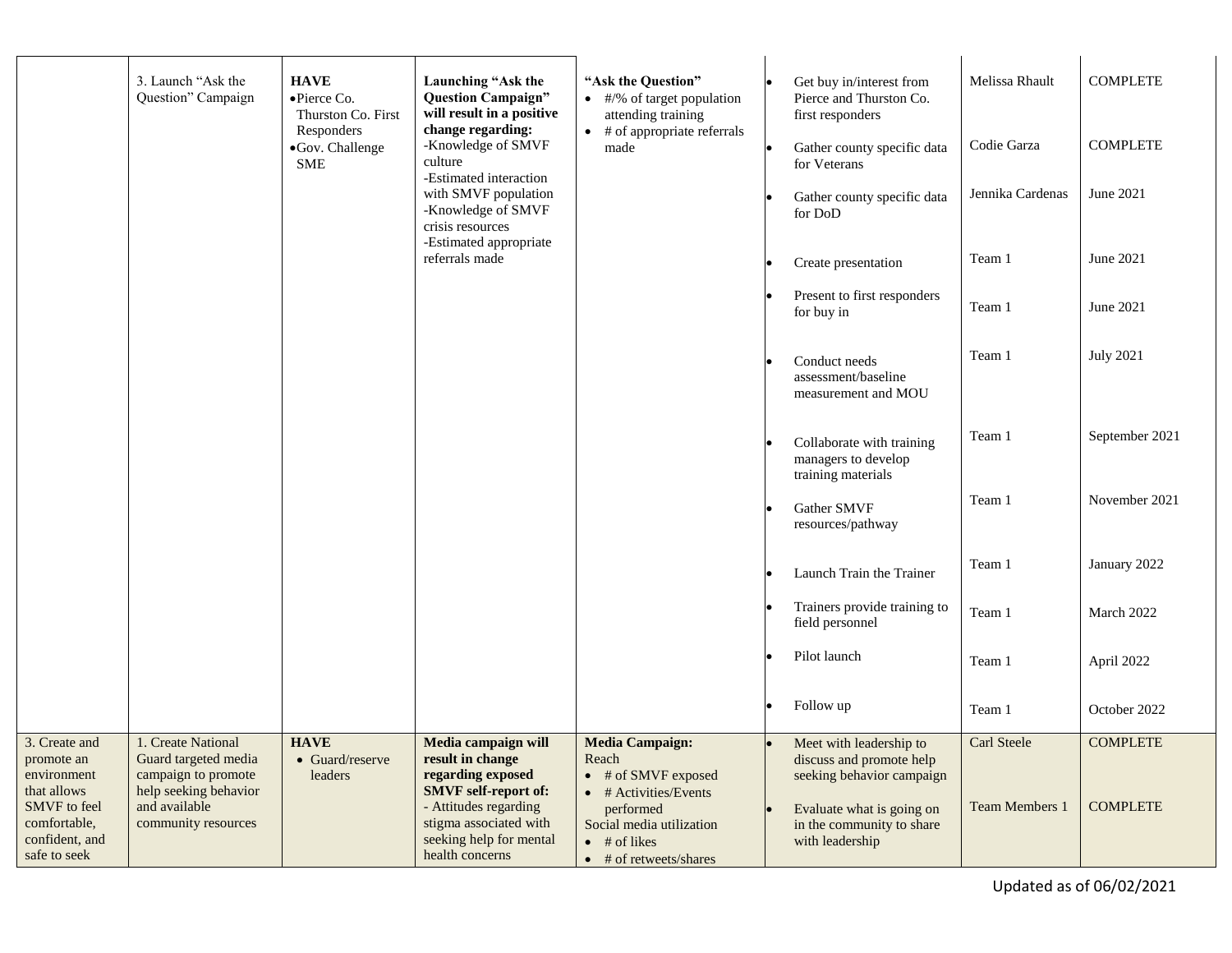| assistance<br>regarding<br>suicidal<br>ideation,<br>behavioral<br>health, growth,<br>and wellness. |                                                                                                                                                                                                                                                                        |                                                                                                                                                                      | Increased intentions to<br>seek help if needed<br>- Decreased concerns<br>about threat to job<br>readiness                                                                                                                                                         | $\bullet$ # of reactions<br>Materials<br># of materials distributed                                         | Push current existing<br>National/Guard application<br>available to members of<br>Guard/Reserves<br>https://www.facebook.com/<br><b>JSSWA/</b>                                                            | Carl Steele,<br>WDVA, PAO at<br>Forefront                            | <b>IN PROGRESS</b>               |
|----------------------------------------------------------------------------------------------------|------------------------------------------------------------------------------------------------------------------------------------------------------------------------------------------------------------------------------------------------------------------------|----------------------------------------------------------------------------------------------------------------------------------------------------------------------|--------------------------------------------------------------------------------------------------------------------------------------------------------------------------------------------------------------------------------------------------------------------|-------------------------------------------------------------------------------------------------------------|-----------------------------------------------------------------------------------------------------------------------------------------------------------------------------------------------------------|----------------------------------------------------------------------|----------------------------------|
|                                                                                                    | 2. WDVA will<br>collaborate with various<br>Tribal subject matter<br>experts to create and<br>offer training and<br>education to local (not<br>Tribal) county law<br>enforcement and first<br>responders regarding<br>involvement with Tribal<br>Veterans experiencing | <b>HAVE</b><br>$\bullet$ Foot in the door<br>connections with<br>tribal<br>community<br><b>NEED</b><br>• More buy and<br>communication<br>with Tribal<br>leaders and | <b>WDVA/Tribe</b><br><b>Collaboration will</b><br>result in a positive<br>change regarding:<br>- Understanding of Tribal<br>Veteran risk factors<br>- Understanding of<br>resources available to<br><b>Tribal Veterans</b><br>experiencing mental<br>health crisis | <b>WDVA/Tribe Collaboration</b><br># of tribe $&$ county buy<br>in/participation<br># of trainings provided | Connect with more Tribal<br>leaders and SMEs<br>Determine with Tribal leaders<br>and SMEs what appropriate<br>actions should and can be taken<br>in the event of a Tribal Veteran<br>mental health crisis | Codie Garza &<br>Lavada Anderson<br>Codie Garza &<br>Lavada Anderson | <b>ON HOLD</b><br><b>ON HOLD</b> |
|                                                                                                    | mental health crisis                                                                                                                                                                                                                                                   | <b>SMEs</b>                                                                                                                                                          | <b>Identification of Tribal</b><br>Veterans<br>- Use of<br>appropriate/agreed upon<br>process for Tribal<br>Veterans experiencing<br>mental health crisis                                                                                                          |                                                                                                             | Get buy in from local law<br>enfrorcement<br>Develop protocol and<br>education/training materials for<br>local law enforcement                                                                            | Codie Garza<br>Codie Garza &<br>Tribal<br>leaders/SMEs               | <b>ON HOLD</b><br><b>ON HOLD</b> |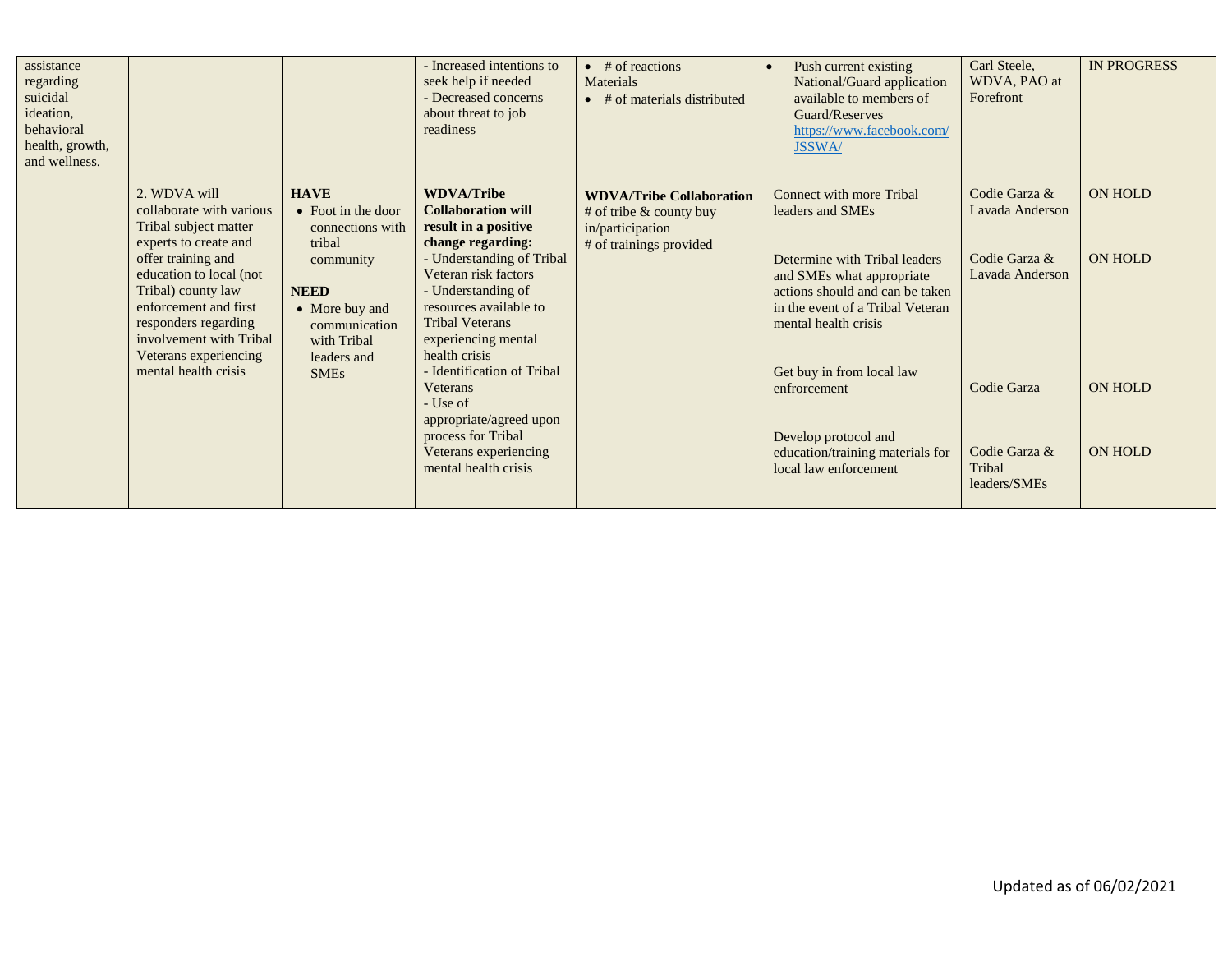|                                                                                                       | PRIORITY AREA 2: PROMOTING CONNECTEDNESS AND IMPROVING CARE TRANSITIONS                                                                                                                                                                                                                                                        |                                                                                                                                                                                                                                                                                                                                    |                                                                                                                                                                                                                                                                                                                          |                                                                                                                                                                                                                                                                                                                                                                            |                                                                                                                                                                                                                                                                                                                                                                                                                                                                                                                                                                                           |                                                                                                                                                                                                                                                                        |                                                                                        |
|-------------------------------------------------------------------------------------------------------|--------------------------------------------------------------------------------------------------------------------------------------------------------------------------------------------------------------------------------------------------------------------------------------------------------------------------------|------------------------------------------------------------------------------------------------------------------------------------------------------------------------------------------------------------------------------------------------------------------------------------------------------------------------------------|--------------------------------------------------------------------------------------------------------------------------------------------------------------------------------------------------------------------------------------------------------------------------------------------------------------------------|----------------------------------------------------------------------------------------------------------------------------------------------------------------------------------------------------------------------------------------------------------------------------------------------------------------------------------------------------------------------------|-------------------------------------------------------------------------------------------------------------------------------------------------------------------------------------------------------------------------------------------------------------------------------------------------------------------------------------------------------------------------------------------------------------------------------------------------------------------------------------------------------------------------------------------------------------------------------------------|------------------------------------------------------------------------------------------------------------------------------------------------------------------------------------------------------------------------------------------------------------------------|----------------------------------------------------------------------------------------|
| <b>Goals</b>                                                                                          | <b>Strategies</b><br>(Including EBPs,<br>BPs)                                                                                                                                                                                                                                                                                  | <b>Resources &amp;</b><br><b>Inputs</b>                                                                                                                                                                                                                                                                                            | <b>Outcomes &amp;</b><br><b>Evaluation</b><br><b>Measures</b><br>(Short Term)                                                                                                                                                                                                                                            | <b>Process (Output)</b><br><b>Measures</b>                                                                                                                                                                                                                                                                                                                                 | <b>Action Items</b>                                                                                                                                                                                                                                                                                                                                                                                                                                                                                                                                                                       | <b>Responsible</b><br>Person(s)                                                                                                                                                                                                                                        | <b>Timeline</b>                                                                        |
| 1. Promote cultural<br>competency<br>trainings for direct<br>service providers<br>and frontline staff | .Organize training<br>opportunities for<br>cultural competency,<br>allowing providers to<br>receive training<br>outlined in priority<br>area 1<br>(Examine trainings)<br>provided to<br>determine if this<br>should become part<br>of a standard,<br>required CE training<br>for healthcare<br>providers across the<br>state.) | <b>HAVE</b><br>• Veteran training<br>support center-<br>best practice<br>(King Co.<br>currently).<br>• Peer-to peer<br>program<br><b>NEED</b><br>• Financial<br>resources to<br>expand<br>statewide;<br>• Acknowledgeme<br>nt of "Ready to<br>Serve Veterans"<br>certification for<br>those who have<br>completed the<br>training. | - Examine<br>enrollment and<br>participation in<br>training programs<br>and resources<br>- Examine the<br>number of "Ready<br>to Serve Veterans"<br>certificates awarded<br>during a given<br>period.<br>-Thresholds: 6<br>trainings held per<br>year, with 75% of<br>participants<br>achieving the R2SV<br>Certificate. | • #/% of target population<br>contacted<br>• methods of contact<br>• # trainings scheduled<br>$\bullet$ # trainings held<br>$\bullet$ # participants<br>$\bullet$ # and type of participating<br>organizations<br>• Training fidelity to curriculum<br>• Participant satisfaction<br>• likelihood to recommend<br>• recommendations for<br>improvements<br>• # CEUs earned | Utilize PsychArmor "Veteran<br>Ready" Package while<br>developing homegrown program<br>for sustainability<br>Determine how to approve a<br>training.<br>Review current gatekeeper<br>training programs and Veteran<br>culture training to synchronize<br>with partners<br>Synchronization meeting with<br>partners within first quarter of<br>CY 2021.<br>Develop cross-jurisdictional plan<br>Review curriculum & speaker<br>selection<br>Map needs of specific counties<br>to speakers<br>Partner w/ and train non-<br>governmental organizations<br>Compare notes with Groups 1 &<br>3 | Team 1&2<br><b>Larry Pruitt</b><br>WDVA, VHA,<br>DOH, NGO all<br>identify training<br>goal<br><b>Larry Pruitt</b><br>Group 2 will<br>review with entire<br>committee to<br>assign tasks and<br>see if overlap has<br>occurred with<br>other priority<br>groups.<br>All | Summer 2021<br><b>FY22</b><br><b>FY22</b><br><b>FY22</b><br><b>FY22</b><br><b>FY22</b> |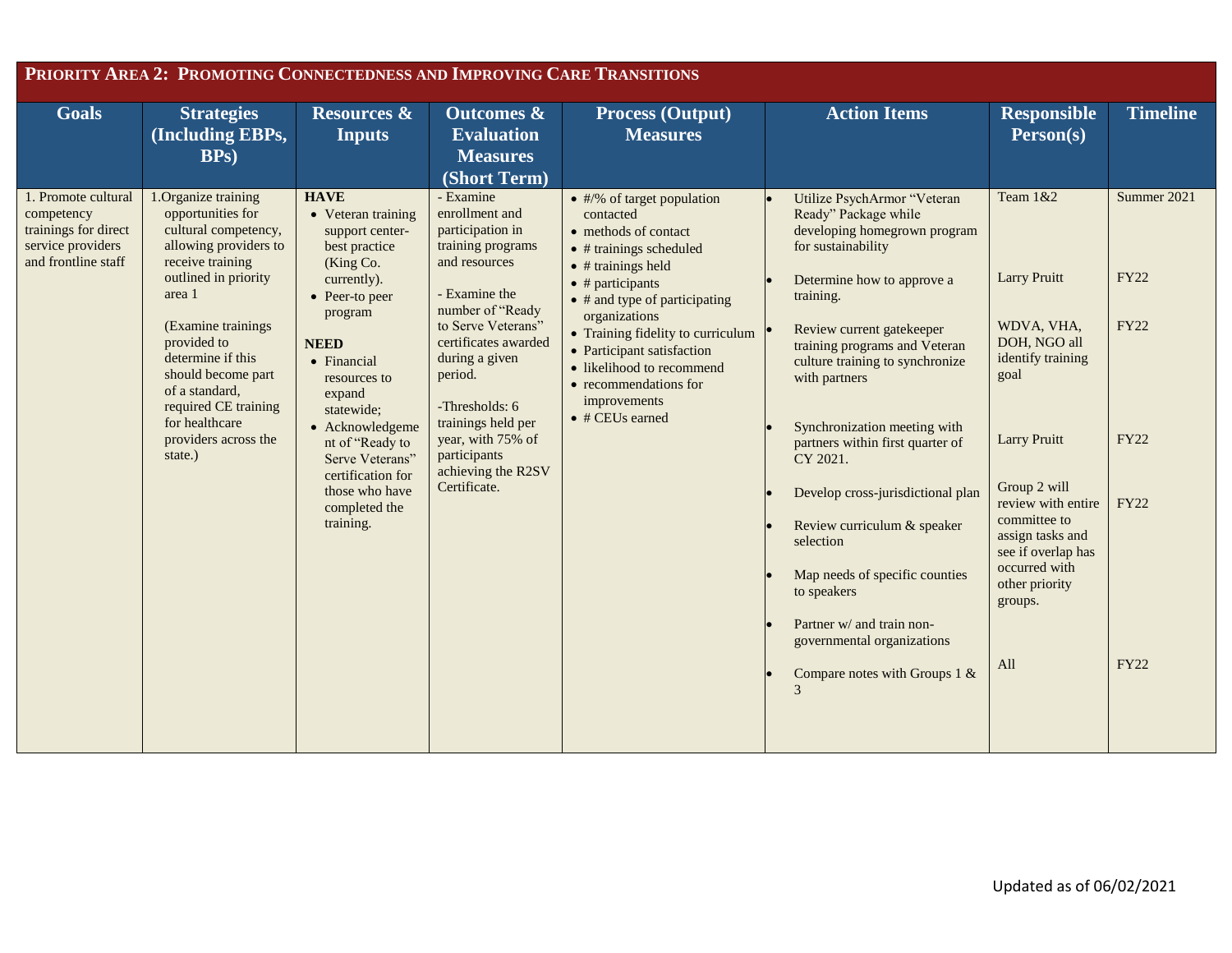| 2. Increase and<br>encourage SMVF<br>to contact and<br>enroll with VHA<br>and VBA | 1. (obj. $5.1$ )<br>le.<br>Explore programs to<br>improve Service<br>Member transition<br>to Veteran status | <b>HAVE</b><br>-Have an<br>opportunity to<br>engage in VA Pilot<br>"ETS<br>Sponsorship"<br>Program.<br>· National<br>Program lead<br>offering WA as<br>pilot site.<br>• Model MOA<br>established<br>nationally. | <b>Transition support</b><br>programs would<br>result in:<br>- A pool of sponsors<br>eligible to serve<br>incoming SMVFs<br>-Availability of ETS<br>Sponsorship<br>dashboard/portal<br>-Enroll an initial<br>cohort of 50<br>SMVFs. | $\bullet$ # of people informed of<br>program<br>• # of clicks/accesses of the<br>dashboard<br>• # of trained sponsors in WA<br>• # of SMVF enrolled in ETS<br>• #of ETS enrollees connected<br>with VBA/VHA. | Develop road map for<br>implementation including<br>milestones and responsibilities.<br>Refer to MOA/MOU for<br>guidance<br>Consult ETS SMEs for Gov-to-<br>Gov program requirements and<br>processes. | Mary Forbes &<br><b>Larry Pruitt</b><br>Group 2 to meet<br>with Joe Geraci<br>for program<br>overview. | <b>COMPLETE</b><br><b>COMPLETE</b>         |
|-----------------------------------------------------------------------------------|-------------------------------------------------------------------------------------------------------------|-----------------------------------------------------------------------------------------------------------------------------------------------------------------------------------------------------------------|-------------------------------------------------------------------------------------------------------------------------------------------------------------------------------------------------------------------------------------|--------------------------------------------------------------------------------------------------------------------------------------------------------------------------------------------------------------|--------------------------------------------------------------------------------------------------------------------------------------------------------------------------------------------------------|--------------------------------------------------------------------------------------------------------|--------------------------------------------|
|                                                                                   |                                                                                                             | Potential for<br>$\bullet$<br>additional VA<br>staff to support.<br><b>NEED</b><br>• Determine if<br>program fits<br>withing<br>WDVA's<br>strategic plan (as<br>CIC) vs. outside<br>agency                      |                                                                                                                                                                                                                                     |                                                                                                                                                                                                              | Work with ETS leadership to<br>utilize inherent metrics of the<br>program.                                                                                                                             | Mary Forbes                                                                                            | <b>COMPLETE</b>                            |
|                                                                                   | 2. (Obj. 5.2) Strengthen<br>and expand existing<br>peer support programs<br>with VA collaboration.          | <b>HAVE</b><br>• Current WDVA<br>Peer Corps<br>Program<br>Network of<br>$\bullet$<br>trained peer<br>specialists                                                                                                | <b>Peer Support</b><br>Program will<br>result in an<br>increase of:<br>- connection of<br>Veterans to their<br>community<br>- increase                                                                                              | <b>Peer Support Program</b><br>• # of trained peers<br>• # of Veterans referred to<br>resources                                                                                                              | Continue delivering Peer Mentor<br>Trainings to SMVF and<br>supporters (Now)<br>Hire Suicide Prevention Peer<br>Lead Specialist<br>Hire Regional Peer Resource<br>Navigators                           | <b>Bryan Bales</b><br><b>WDVA</b><br><b>WDVA</b>                                                       | <b>ONGOING</b><br>June 2021<br>August 2021 |
|                                                                                   |                                                                                                             | located across<br>the state<br><b>NEED</b><br>$\bullet$ Funding to<br>expand program                                                                                                                            | knowledge of local<br>resources among<br>Veterans in the<br>community                                                                                                                                                               |                                                                                                                                                                                                              | Update Peer Mentor Manual<br>with latest research and<br>resources<br>Gather regional resources                                                                                                        | WDVA team<br>WDVA SP Team                                                                              | June 2021<br>Fall 2021                     |

Updated as of 06/02/2021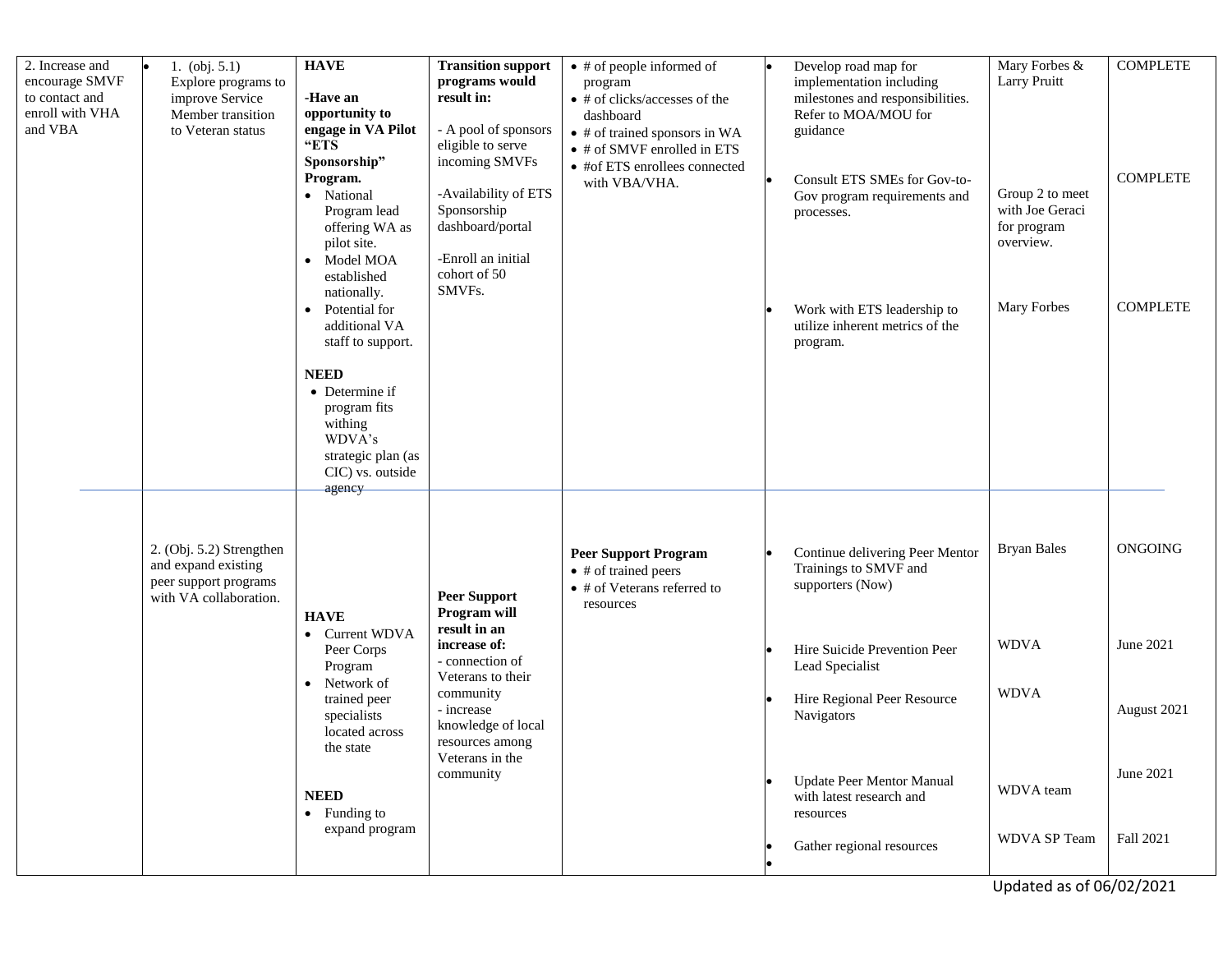|                                                                                                                             | Connection to<br>$\bullet$<br>VA peer<br>specialists                                                                                                                   |                                                                                                                                            |                                                                                                                                                                                                                                                                                                | Build out resource directory                                                                                                                                                                                                    | WDVA SP Team                                  | Fall 2021                                                                            |
|-----------------------------------------------------------------------------------------------------------------------------|------------------------------------------------------------------------------------------------------------------------------------------------------------------------|--------------------------------------------------------------------------------------------------------------------------------------------|------------------------------------------------------------------------------------------------------------------------------------------------------------------------------------------------------------------------------------------------------------------------------------------------|---------------------------------------------------------------------------------------------------------------------------------------------------------------------------------------------------------------------------------|-----------------------------------------------|--------------------------------------------------------------------------------------|
| (obj.5.3) Increase the<br>number of eligible<br>Veteran Service<br>Officers (VSOs), in<br>each county, to process<br>claims | HAVE:<br>• Connections to<br>legislators<br>• Working model<br>NEED:<br>• Model/mechanis<br>m for doing this                                                           | <b>Increase of VSOs</b><br>will result in an<br>increase of:<br>- 2 counties per year<br>having a dedicated<br>Veteran Service<br>Officer. | Increase number of counties<br>with VSOs<br>• Priority counties include:<br>Pacific<br>$\overline{\phantom{a}}$<br>Clallam<br>$\overline{\phantom{a}}$<br>Stevens<br>• Request legislative support to<br>fund at least one VSO FTE in<br>each county that does not<br>currently have a staffed | <b>ACTION ITEMS</b><br>• Outreach Senator Maycumber to<br>get continued support for county<br>programs<br>• Liaison with county<br>commissioners and other elected<br>officials to get buy in for<br>enhanced Veteran services. | Andrew Holstine<br>Mary Forbes/<br>Steve Gill | <b>INCOMPLETE</b><br><b>IN PROGRESS</b><br>(currently<br>working with<br>Walla Walla |
|                                                                                                                             | • Specific buy-in<br>from counties<br>Resources for<br>$\bullet$<br>expansion<br>beyond pilot<br>phase (currently<br>3 counties in<br>pilot phase<br>ending $7/1/21$ ) |                                                                                                                                            | position, at least 2 per year.<br>• Network with county<br>leadership to get buy-in for<br>FTE hires.                                                                                                                                                                                          | • VA and DVA collaborate to<br>provide SAVE classes to VSOs                                                                                                                                                                     | Peter Schmidt,<br>Steve Gill, Larry<br>Pruitt | County and the<br>Snohomish<br>Tribe)<br>May 2021                                    |
|                                                                                                                             |                                                                                                                                                                        |                                                                                                                                            |                                                                                                                                                                                                                                                                                                |                                                                                                                                                                                                                                 |                                               |                                                                                      |
|                                                                                                                             |                                                                                                                                                                        |                                                                                                                                            |                                                                                                                                                                                                                                                                                                |                                                                                                                                                                                                                                 |                                               |                                                                                      |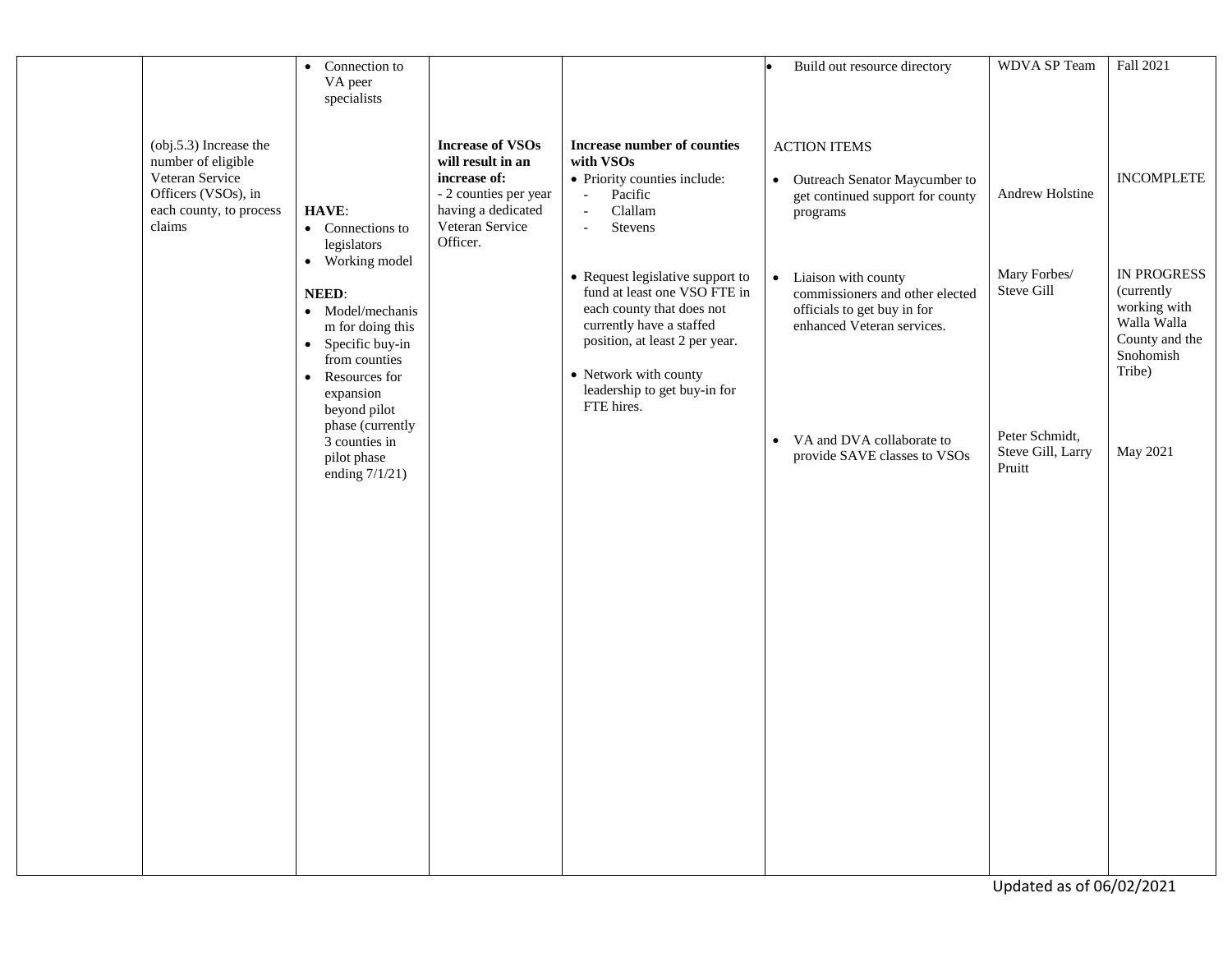| 3. Sufficiently   | $3.$ (Obj $6.1$ ) Identify | HAVE:                | Increased use of this | # funding opportunities       | Determine the feasibility of      | <b>Shawn Durnen</b>    | <b>COMPLETE</b> |
|-------------------|----------------------------|----------------------|-----------------------|-------------------------------|-----------------------------------|------------------------|-----------------|
| fund programs for | programs and agencies      | Current<br>$\bullet$ | tool by               | identified on rolling basis   | creating/contracting a "Grant"    |                        |                 |
| community and     | that are able to monitor   | collaboration        | organizations         |                               | Navigator" to help NGOs           |                        |                 |
| non-profit        | funding availability and   | with federal         | seeking funding.      | # of organizations contacted  | identify funding sources          |                        |                 |
| programs that     | ensure agencies are        | partners             |                       |                               |                                   |                        |                 |
| serve Veterans.   | aware of funding           | Current<br>$\bullet$ | Increase notification | # of times opportunities were |                                   |                        |                 |
|                   | availability               | collaboration        | of available funding  | shared                        | Get/search list of registered     |                        |                 |
|                   |                            | with non-profit      | opportunities to      |                               | Veteran-focused non-profits       | <b>Andrew Holstine</b> | June 2021       |
|                   |                            | partners             | partners.             |                               | from state and use that to make   |                        |                 |
|                   |                            |                      |                       |                               | contact with relevant NFPs via    |                        |                 |
|                   |                            |                      |                       |                               | e-mail and letter                 |                        |                 |
|                   |                            |                      |                       |                               |                                   |                        |                 |
|                   |                            |                      |                       |                               | Develop a communication           |                        |                 |
|                   |                            | <b>NEED:</b>         |                       |                               | strategy (newsletter) – socialize | Group 2 members        | End of FY       |
|                   |                            | Ownership of         |                       |                               | the idea in order to make it      |                        | 2021            |
|                   |                            | the program that     |                       |                               | happen                            |                        |                 |
|                   |                            | will serve as the    |                       |                               |                                   |                        |                 |
|                   |                            | clearinghouse        |                       |                               |                                   |                        |                 |
|                   |                            | for grant            |                       |                               |                                   |                        |                 |
|                   |                            | opportunities        |                       |                               |                                   |                        |                 |
|                   |                            |                      |                       |                               |                                   |                        |                 |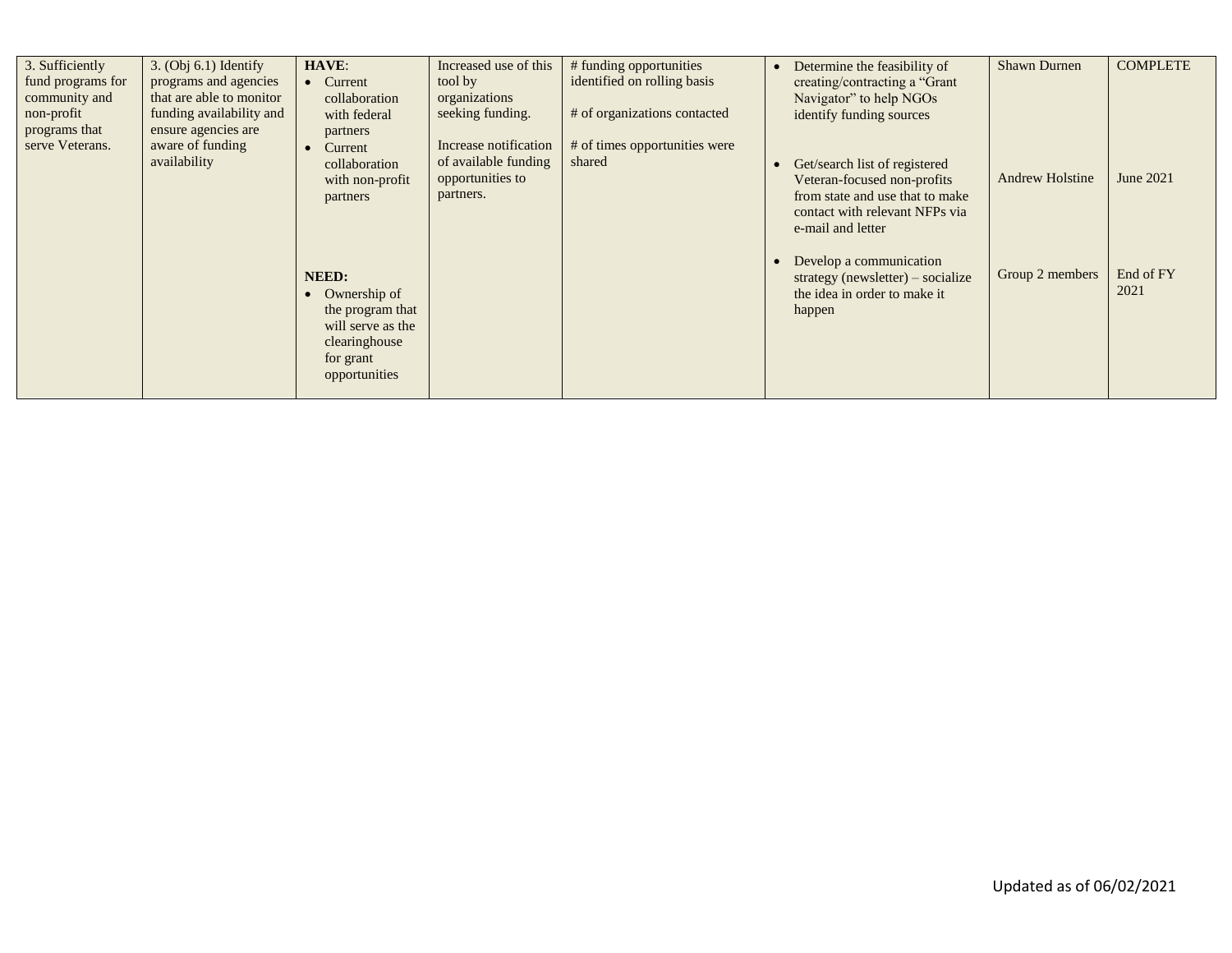|                                                                                                                                              | PRIORITY AREA 3: LETHAL MEANS SAFETY AND SAFETY PLANNING |                                                                                                             |                                                                                                              |                                            |                                                                                      |                                     |                                                        |
|----------------------------------------------------------------------------------------------------------------------------------------------|----------------------------------------------------------|-------------------------------------------------------------------------------------------------------------|--------------------------------------------------------------------------------------------------------------|--------------------------------------------|--------------------------------------------------------------------------------------|-------------------------------------|--------------------------------------------------------|
| <b>Goals</b>                                                                                                                                 | <b>Strategies</b><br>(Including EBPs,<br><b>BPs</b> )    | <b>Resources &amp;</b><br><b>Inputs</b>                                                                     | <b>Outcomes &amp;</b><br><b>Evaluation</b><br><b>Measures</b><br>(Short Term)                                | <b>Process (Output)</b><br><b>Measures</b> | <b>Action Items</b>                                                                  | <b>Responsible</b><br>Person(s)     | <b>Timeline</b>                                        |
| 1. Increase public<br>and policy maker<br>awareness about<br>suicide and firearm<br>fatalities among<br>SMVF and men in<br>the middle years, | 1. Launch "Be Sure of<br>Your Target"                    | <b>HAVE</b><br>• Firearms safety<br>course<br>curriculum built<br>• Safer Homes<br>taskforce buy-in         | Be Sure of Your<br>Target education will<br>result in an increase<br>of:<br>- Knowledge of<br>firearm safety | <b>BE SURE OF YOUR</b><br><b>TARGET:</b>   | • Create accreditation<br>program<br>• Provide outreach to FFLs<br>• Develop Program | Forefront<br>Brett & Zach<br>Team 3 | <b>COMPLETE</b><br><b>COMPLETE</b><br><b>July 2021</b> |
| with messaging<br>that does not<br>alienate those who<br>are at the most<br>risk.                                                            |                                                          | <b>NEED</b><br>$\bullet$ Need a<br>marketing<br>strategy to<br>ensure firearms<br>safety courses<br>reaches |                                                                                                              |                                            | (planning retreat)<br>• Train the Trainer                                            | Team 3                              | September 2021                                         |
|                                                                                                                                              |                                                          | maximum<br>numbers of<br>firearms owners<br>• Need to develop                                               |                                                                                                              |                                            | • VPC outreach                                                                       | Bryan & Brett                       | September 2021                                         |
|                                                                                                                                              |                                                          | and disseminate<br>fact sheet to<br>legislature<br>schedule work<br>$\bullet$                               |                                                                                                              |                                            | • Collect data                                                                       | Jenn Stuber                         | December 2021                                          |
|                                                                                                                                              |                                                          | study sessions                                                                                              |                                                                                                              |                                            | $\bullet$ Check in                                                                   | Brett & Bryan                       | December 2021                                          |
|                                                                                                                                              |                                                          |                                                                                                             |                                                                                                              |                                            | • Create Social Media<br>Campaign                                                    | <b>Gary Lott</b>                    | June 2022                                              |
|                                                                                                                                              |                                                          |                                                                                                             |                                                                                                              |                                            | • Establish Recognition<br>Plan                                                      | Team 3                              | June 2022                                              |
|                                                                                                                                              |                                                          |                                                                                                             |                                                                                                              |                                            | • Evaluation<br>• Write and submit reports                                           | Jenn Stuber                         | September 2022                                         |
|                                                                                                                                              |                                                          |                                                                                                             |                                                                                                              |                                            |                                                                                      | Jenn Stuber                         | September 2022                                         |

Updated as of 06/02/2021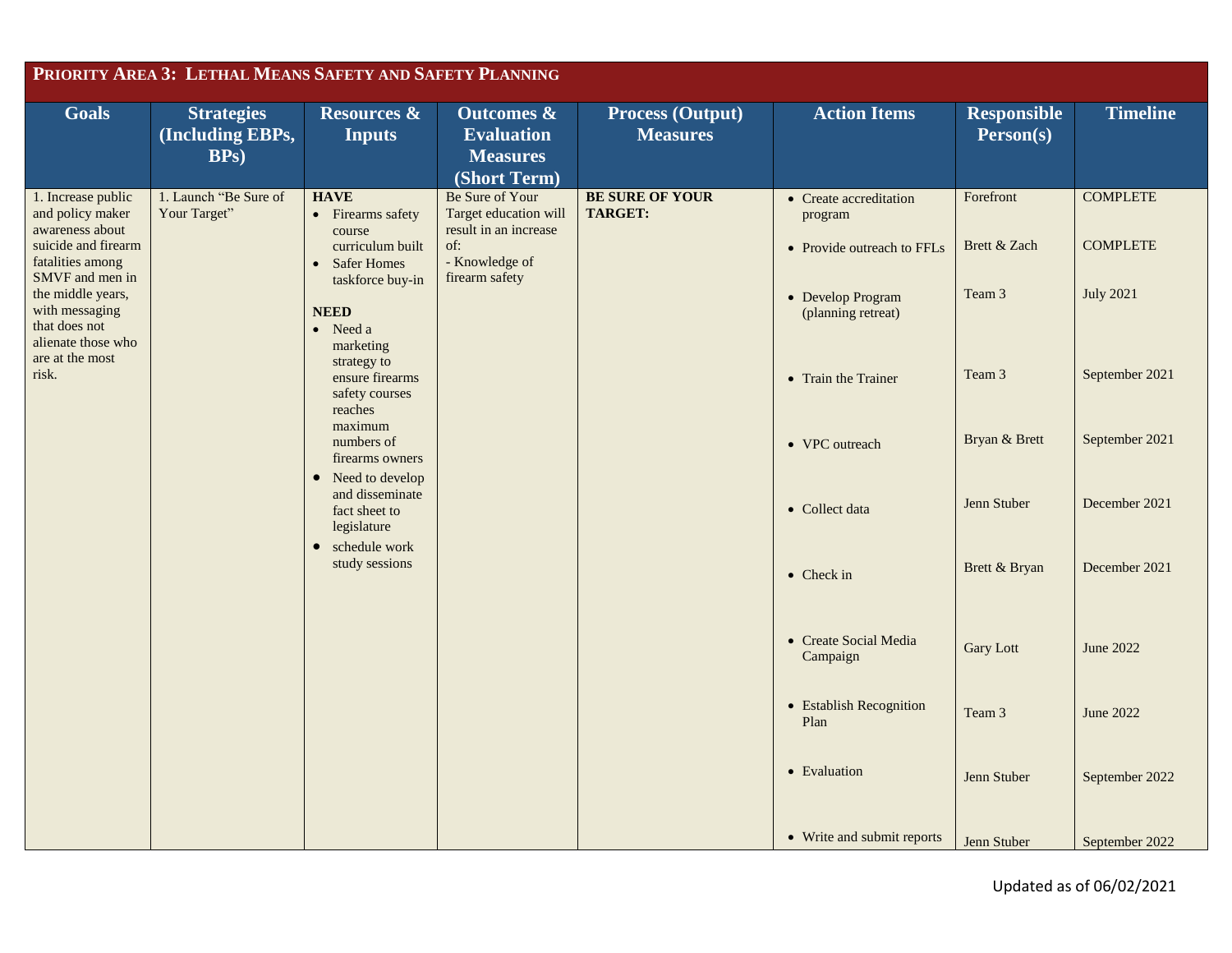| 2. Educate SMVF<br>about firearm<br>safety inclusive of<br>lethal means<br>safety. | 1. Continue and expand<br>dissemination of a free<br>online course on<br>firearms and lethal<br>means safety that is                                     | <b>HAVE</b><br>• Safer homes,<br>Suicide Aware<br>Campaign<br>Established<br>$\bullet$ | <b>Education for</b><br><b>SMVF</b> aims to<br>increase the<br>following among<br>firearm owners:                              | <b>Education for SMVF:</b><br>$\bullet$ # of participants<br>• Evaluation of knowledge<br>transfer after webinar among<br>participants     | <b>Education for SMVF:</b><br>• Increase partners who<br>advocate for people<br>taking the course                                                                                                                                | Team 3                      | <b>ONGOING</b>                       |
|------------------------------------------------------------------------------------|----------------------------------------------------------------------------------------------------------------------------------------------------------|----------------------------------------------------------------------------------------|--------------------------------------------------------------------------------------------------------------------------------|--------------------------------------------------------------------------------------------------------------------------------------------|----------------------------------------------------------------------------------------------------------------------------------------------------------------------------------------------------------------------------------|-----------------------------|--------------------------------------|
|                                                                                    | already required as part<br>of Washington's' I-<br>1639                                                                                                  | online training<br>$-I-1639$<br>requirement<br><b>NEED</b>                             | - Knowledge of<br>firearm safety<br>- Knowledge about<br>suicide prevention<br>and lethal means<br>safety                      |                                                                                                                                            | • Improve marketing<br>course<br>• Require firearms safety<br>inclusive of suicide                                                                                                                                               | Team 3<br>Forefront         | <b>COMPLETE</b><br><b>INCOMPLETE</b> |
|                                                                                    |                                                                                                                                                          | • Improved<br>marketing<br>strategy<br>More partners<br>for support                    |                                                                                                                                |                                                                                                                                            | prevention in statute with<br>training to support the<br>firearms industry to<br>develop this competency<br>to ensure lethal means<br>safety is being taught for<br>all new firearms<br>purchases                                |                             |                                      |
|                                                                                    |                                                                                                                                                          |                                                                                        |                                                                                                                                |                                                                                                                                            | • Ensure that a free option<br>for the course is available<br>provided by Forefront<br><b>Suicide Prevention</b>                                                                                                                 | Forefront                   | <b>COMPLETE</b>                      |
|                                                                                    | 2. Disseminate a toolkit<br>to federal firearms<br>licensees (FFLs) about<br>their potential role in<br>suicide prevention and<br>public education about | <b>HAVE</b><br>• Current FFL<br>program                                                | <b>Toolkit aims to</b><br>increase FFLs':<br>- utilization of the<br><b>Suicide Prevention</b><br><b>Certification Program</b> | <b>Toolkit for FFLs:</b><br>• % of FFLs utilizing the<br>certificate program<br>• Level of comfortability using<br>the certificate program | <b>Toolkit for FFLs:</b><br>• Identify an FFL in each<br>of the nine regions of the<br>state to complete the<br>following:                                                                                                       | Brett & Zach                | Summer 2021                          |
|                                                                                    | lethal means safety                                                                                                                                      | <b>NEED</b><br>• Improved<br>marketing and<br>reach/buy in                             |                                                                                                                                |                                                                                                                                            | o Annual suicide<br>prevention training for<br>staff<br>o Integrating suicide<br>awareness information<br>into all firearms safety<br>course materials<br>o Distribution of SAFER<br>HOMES materials with<br>the purchase of all |                             |                                      |
|                                                                                    |                                                                                                                                                          |                                                                                        |                                                                                                                                |                                                                                                                                            | firearms<br>o Advertising the free<br>course on firearms<br>safety and suicide<br>prevention offered<br>quarterly by SAFER<br><b>HOMES</b>                                                                                       | <b>UW</b> Forefront<br>Team | <b>COMPLETE</b>                      |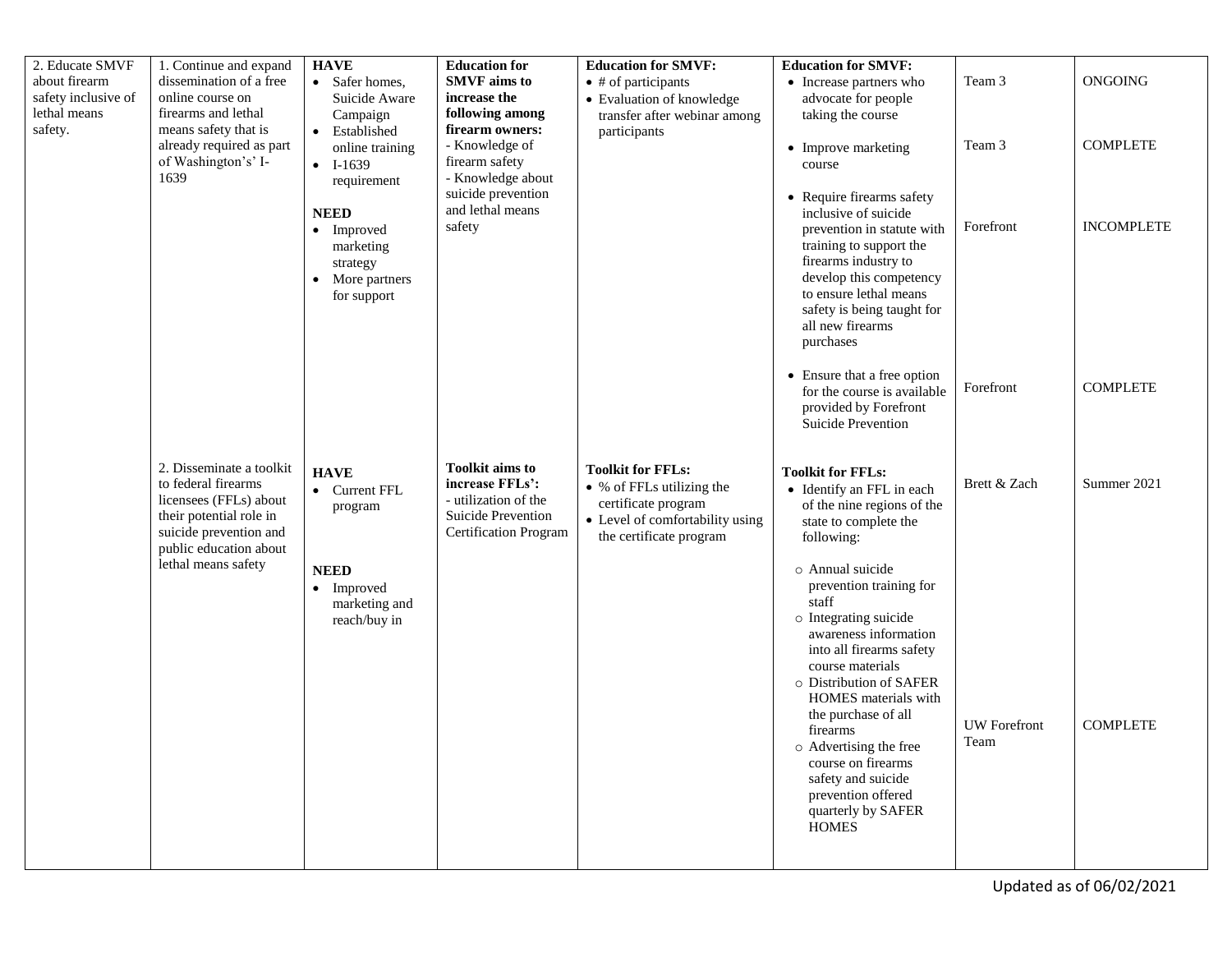|                                                                                                                                             |                                                                                                                              |                                                                                                                                                                                                                   |                                                                                    | o Integrate recommended<br>policies and practices<br>for suicide prevention<br>• Research on FFLs and<br>law enforcement barriers<br>and current practices<br>(work with HIPRC on<br>this)                        | Brett & Zach                         | <b>UNKNOWN</b>                                     |
|---------------------------------------------------------------------------------------------------------------------------------------------|------------------------------------------------------------------------------------------------------------------------------|-------------------------------------------------------------------------------------------------------------------------------------------------------------------------------------------------------------------|------------------------------------------------------------------------------------|-------------------------------------------------------------------------------------------------------------------------------------------------------------------------------------------------------------------|--------------------------------------|----------------------------------------------------|
|                                                                                                                                             |                                                                                                                              |                                                                                                                                                                                                                   |                                                                                    | • Convene Safer Homes<br>task force to discuss in<br>October                                                                                                                                                      | <b>Brett</b>                         | <b>COMPLETE</b>                                    |
| 3. Build into transition<br>planning an opportunity<br>to educate about lethal<br>means safety as part of<br>the SMVF transition<br>program | <b>HAVE</b><br>• Transition<br>connections<br>• Lethal means<br>curriculum<br>(providers)<br><b>NEED</b><br>$\bullet$ Buy-in | <b>Transition</b><br><b>Education</b> aims to<br>increase:<br>- SMVF access to<br>resources for<br>behavioral health<br>- help-seeking<br>behavior<br>- knowledge about<br>suicide prevention<br>and lethal means | <b>Transition Education:</b><br>• # of SMVF counseled about<br>lethal means safety | <b>LETHAL MEANS</b><br><b>SAFETY AND</b><br><b>TRANSITION</b><br><b>PLANNING</b><br><b>Research National Guard</b><br>Lethal Means Safety<br>Training article<br>Reach out to National Guard<br>about opportunity | Team 3<br>Codie                      | <b>July 2021</b><br>Summer 2021                    |
|                                                                                                                                             |                                                                                                                              |                                                                                                                                                                                                                   |                                                                                    | Reach out to VA about<br>opportunity (transition and<br>care management program)<br>Build curriculum<br>Present to partners for buy-in<br>Launch                                                                  | Celena<br>Team 3<br>Team 3<br>Team 3 | Summer 2021<br>Fall 2021<br>Fall 2021<br>Fall 2021 |
|                                                                                                                                             | <b>HAVE</b>                                                                                                                  |                                                                                                                                                                                                                   |                                                                                    |                                                                                                                                                                                                                   |                                      |                                                    |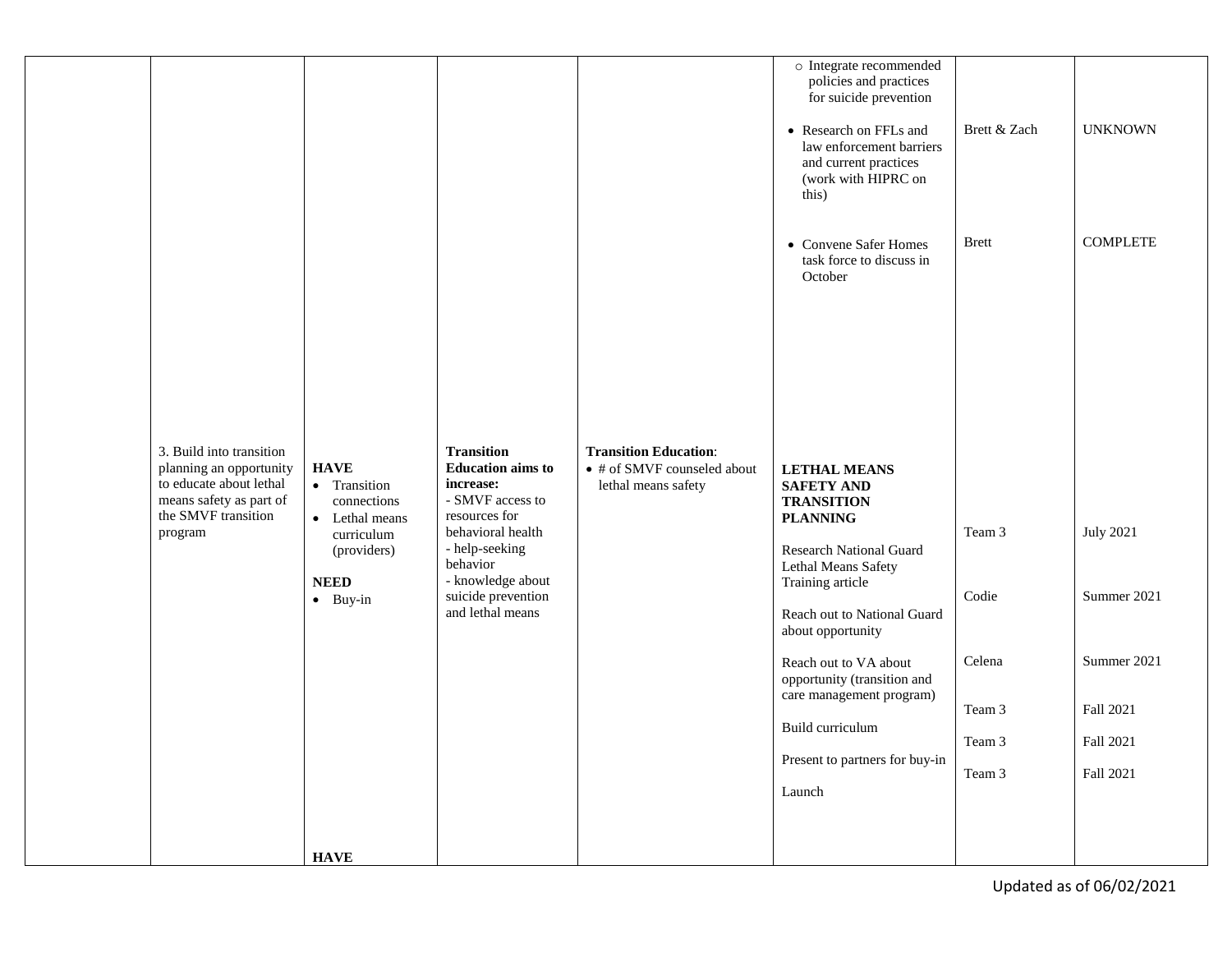| 4. Continue to offer the<br><b>SAFER</b> structured<br>conversation in<br>community-based<br>settings frequented by<br>Veterans   | • SAFER<br>materials<br>• Personnel<br><b>NEED</b><br>$\bullet$ More events<br>(due to covid<br>shutdown) | <b>SAFER</b> aims to<br>increase:                | <b>SAFER Structured</b><br><b>Conversations:</b><br>$\bullet$ # of<br>interactions/conversations<br>• Knowledge of lethal means<br>safety<br>• Knowledge of suicide and<br>firearms<br>• Changes in practice of lethal<br>means storage | <b>SAFER STRUCTURED</b><br><b>CONVERSATIONS</b><br>Schedule events from<br>August - September<br>Evaluate data to make<br>adjustments (SAFER V.2)<br>Continue to find events    | Forefront/Brett<br>Forefront/Brett<br>Team 3                                      | <b>COMPLETE</b><br><b>TBD</b><br><b>ONGOING</b> |
|-----------------------------------------------------------------------------------------------------------------------------------|-----------------------------------------------------------------------------------------------------------|--------------------------------------------------|-----------------------------------------------------------------------------------------------------------------------------------------------------------------------------------------------------------------------------------------|---------------------------------------------------------------------------------------------------------------------------------------------------------------------------------|-----------------------------------------------------------------------------------|-------------------------------------------------|
| 5. Expand LEARN<br><b>SAVES LIVES across</b><br>Washington State for<br>SMVF and those who<br>come in contact with<br><b>SMVF</b> | <b>HAVE</b><br>• Existing<br><b>LEARN SAVES</b><br><b>LIVES</b><br>curriculum<br><b>NEED</b>              | <b>LEARN SAVES</b><br>LIVES aims to<br>increase: | <b>LEARN SAVES LIVES:</b><br>-# of participants trained<br>-# of trainers                                                                                                                                                               | <b>LEARN SAVES LIVES</b><br>• Disseminate LEARN<br><b>SAVES LIVES for</b><br>SMVF to<br>Military/Veteran<br>community<br>• Develop infrastructure to<br>continue to offer these | Team members 3,<br>Forefront, &<br><b>WDVA</b><br>Team members 3,<br>Forefront, & | <b>COMPLETE</b><br><b>COMPLETE</b>              |
|                                                                                                                                   | • Improved reach<br>to Veterans<br>statewide                                                              |                                                  |                                                                                                                                                                                                                                         | trainings on a continuing<br>basis virtually and in<br>person<br>• Create inventory of<br>groups to educate<br>(include AARP, Faith<br>based organizations)                     | <b>WDVA</b><br>Team members 3,<br>Forefront, &<br><b>WDVA</b>                     | <b>COMPLETE &amp;</b><br><b>ONGOING</b>         |